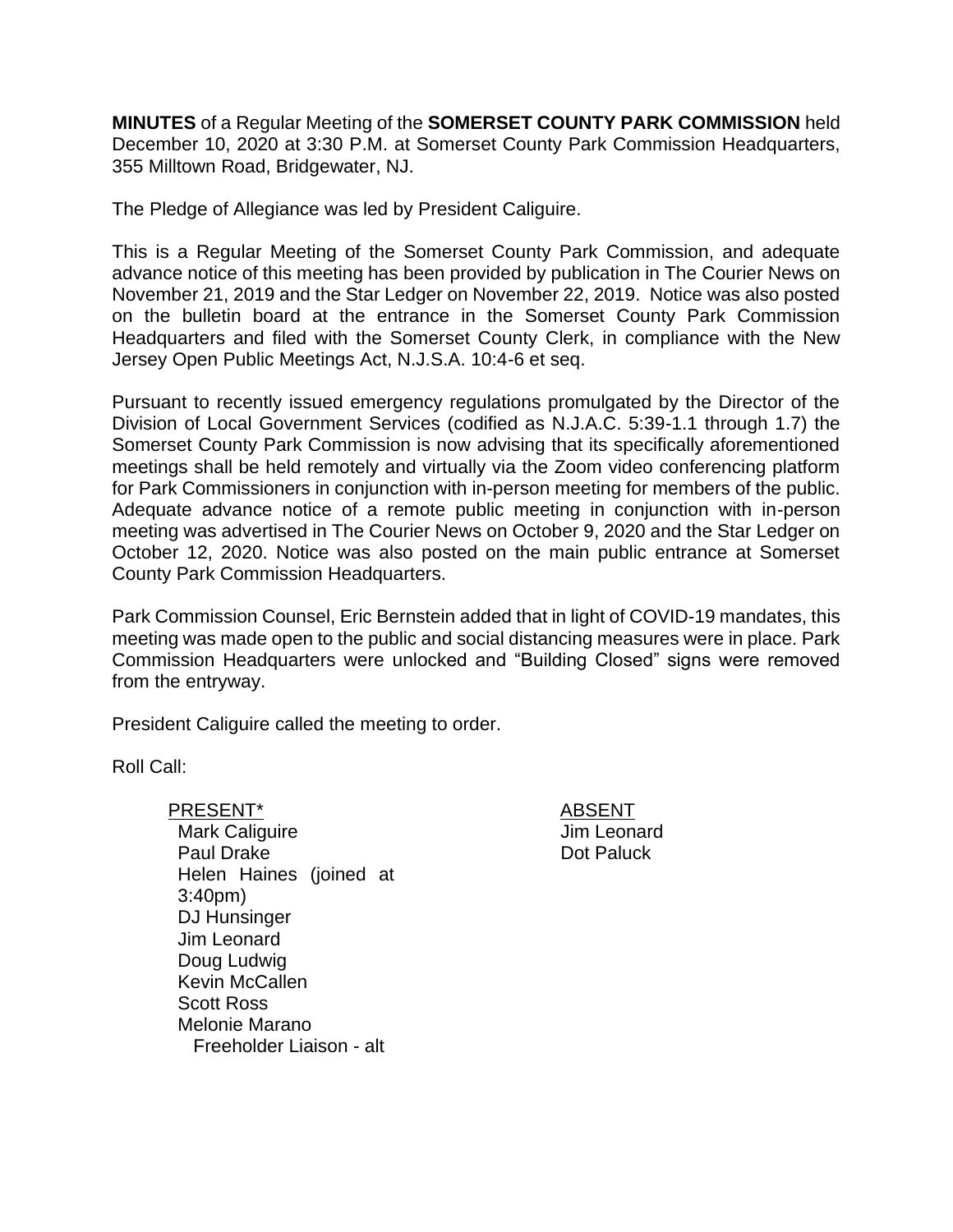Other staff members present were:

| Geoffrey Soriano, Secretary-Director*    | Bob Ransone, Dep. Dir., Golf Ops.*  |
|------------------------------------------|-------------------------------------|
| Janine Erickson, Executive Assistant*    | Cindie Sullivan, Asst. Director     |
| Pierce Frauenheim, Dep. Dir., Park Ops.* | Dina Trunzo, Admin, Leisure & Comm. |
|                                          | Svc.                                |

\*Participated via video conference. In light of the current COVID-19 mandates, Commissioners, Counsel, Public Relations, and Senior Management staff were asked to participate in this meeting remotely.

Also in attendance via video conference: Eric Bernstein, Legal Counsel and Rich Reitman, Public Relations.

| Members from the public in attendance: |                                    |
|----------------------------------------|------------------------------------|
| Terry Heide, Gillette, NJ              | Robin Gehringer, Basking Ridge, NJ |
| Jeane Stamey Whitmore, Merryville, NJ  | Lisa Berry, Neshanic Station, NJ   |

#### **OPEN MEETING FOR PUBLIC COMMENT**

Members from the public posed questions to the Commission regarding the future management of Lord Stirling Stable.

#### **APPROVAL OF THE MINUTES**

President Caliguire called for the approval of the minutes of the regular meeting held on November 20, 2020. Moved by Commissioner McCallen; seconded by Commissioner Hunsinger. YEAS: Commissioners Drake, Hunsinger, Ludwig, McCallen, Ross, and President Caliguire. NAYES: None. ABSENT: Commissioners Haines, Leonard and Paluck.

Commissioner Haines joined the meeting at this time.

#### **APPROVAL OF BILLS FOR PAYMENT**

The following resolutions were moved by Commissioner Hunsinger; seconded by Commissioner Haines. YEAS: Commissioners Drake, Haines, Hunsinger, Ludwig, McCallen, Ross, and President Caliguire. NAYES: None. ABSENT: Commissioners Leonard and Paluck.

#### **Resolution R20-261 – Payment of Claims**

Resolution authorizes payment of claims in the amount of \$1,134,661.99 comprised of Claims in the amount of \$633,360.87, Other Expenses in the amount of \$121,122.92, and Salaries and Wages in the amount of \$380,178.20 for the period of November 19, 2020 through December 9, 2020.

#### **Resolution R20-262 – Refund of Recreation Fees**

Resolution refunds recreation fees.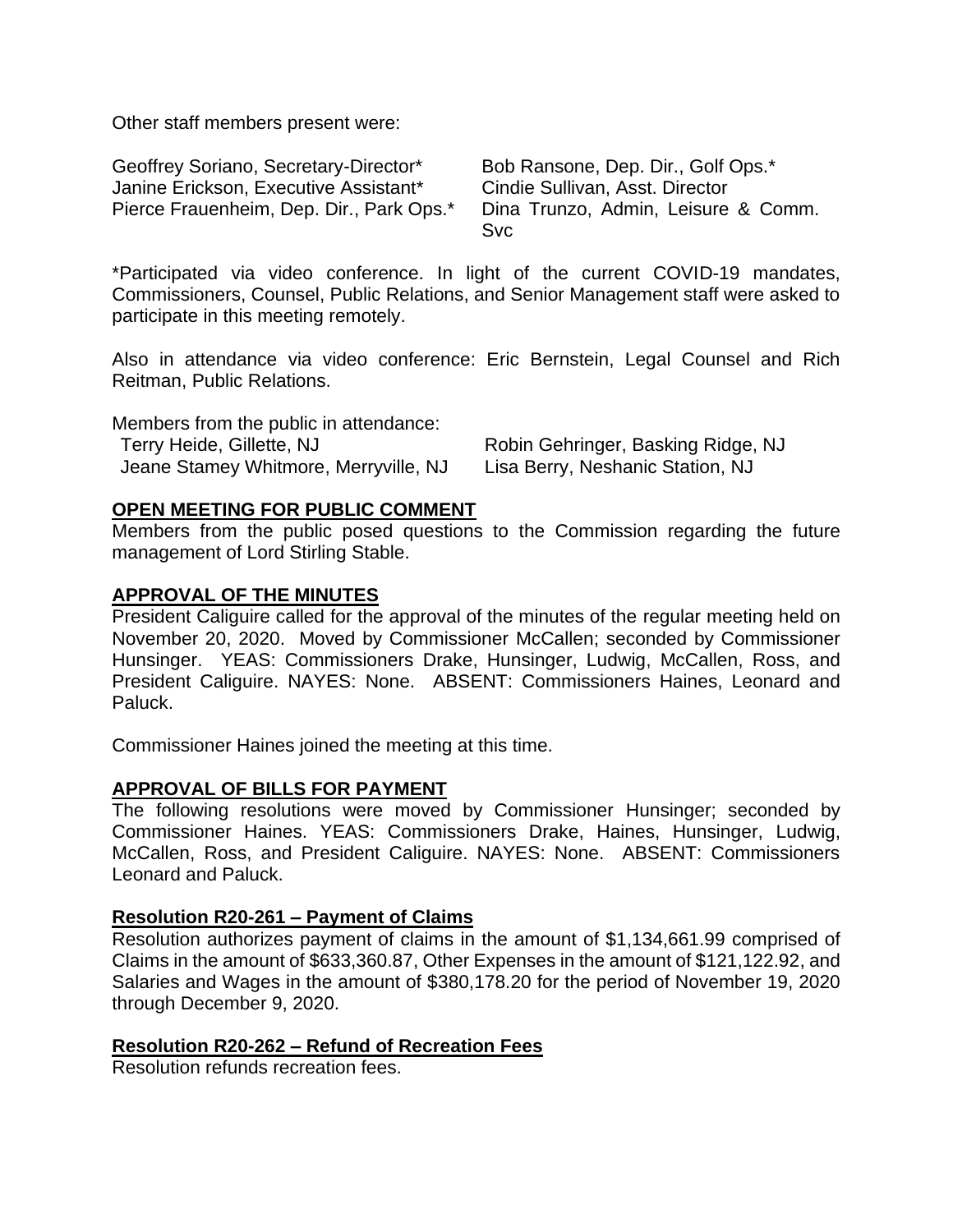# **Resolution R20-263 – Payment of Confirming Orders**

Resolution authorizes the payment of confirming orders totaling \$653.50.

#### **Resolution R20-264 – Authorizing Additional Funding for Previously Awarded Contracts (Leisure Services)**

Resolution authorizes additional funds for previously awarded contracts.

# **Resolution R20-265 – Authorizing Additional Funding for Previously Awarded Contracts (Golf)**

Resolution was VOIDED.

# **Resolution R20-266 – Authorizing Additional Funding for Previously Awarded Contracts (Park Operations)**

Resolution authorizes additional funds for previously awarded contracts.

#### **Resolution R20-267 – Amending and Cancelling Certification of Funds for Previously Awarded Contracts**

Resolution cancels and amends certification of funds for previously awarded contracts.

# **DIRECTOR'S REPORT**

Director Soriano submitted a report for the month of November 2020.

# **COMMISSION CORRESPONDENCE**

- 1. Email correspondence received from NJ Conservation Foundation regarding the renaming of a section of the Sourland Mountain Preserve which NJ Conservation Foundation currently stewards.
- 2. Letter received from citizens concerned with the future of Lord Stirling Stable and offering suggestions for the future viability of same.

# **CONSENT AGENDA**

# **RESOLUTIONS**

A motion to accept resolutions R20-268, R20-269, R20-271, R20-272, R20-273 and R20- 275 through R20-294 was moved by Commissioner Haines; seconded by Commissioner McCallen. YEAS: Commissioners Drake, Haines, Hunsinger, Ludwig, McCallen, Ross, and President Caliguire. NAYES: None. ABSENT: Commissioners Leonard and Paluck.

# **Resolution R20-268 – Establishing 2021 Public Meeting Dates and Times**

Resolution establishes 2021 Public Meeting Dates and Times of the Park Commission

# **Resolution R20-269 – Awarding Contract for Legal Services Contract**

Resolution awards contract to Eric M. Bernstein & Associates LLC for General Counsel and DiFrancesco, Bateman, Kunzman, Davis, Lehrer and Flaum for Labor Counsel.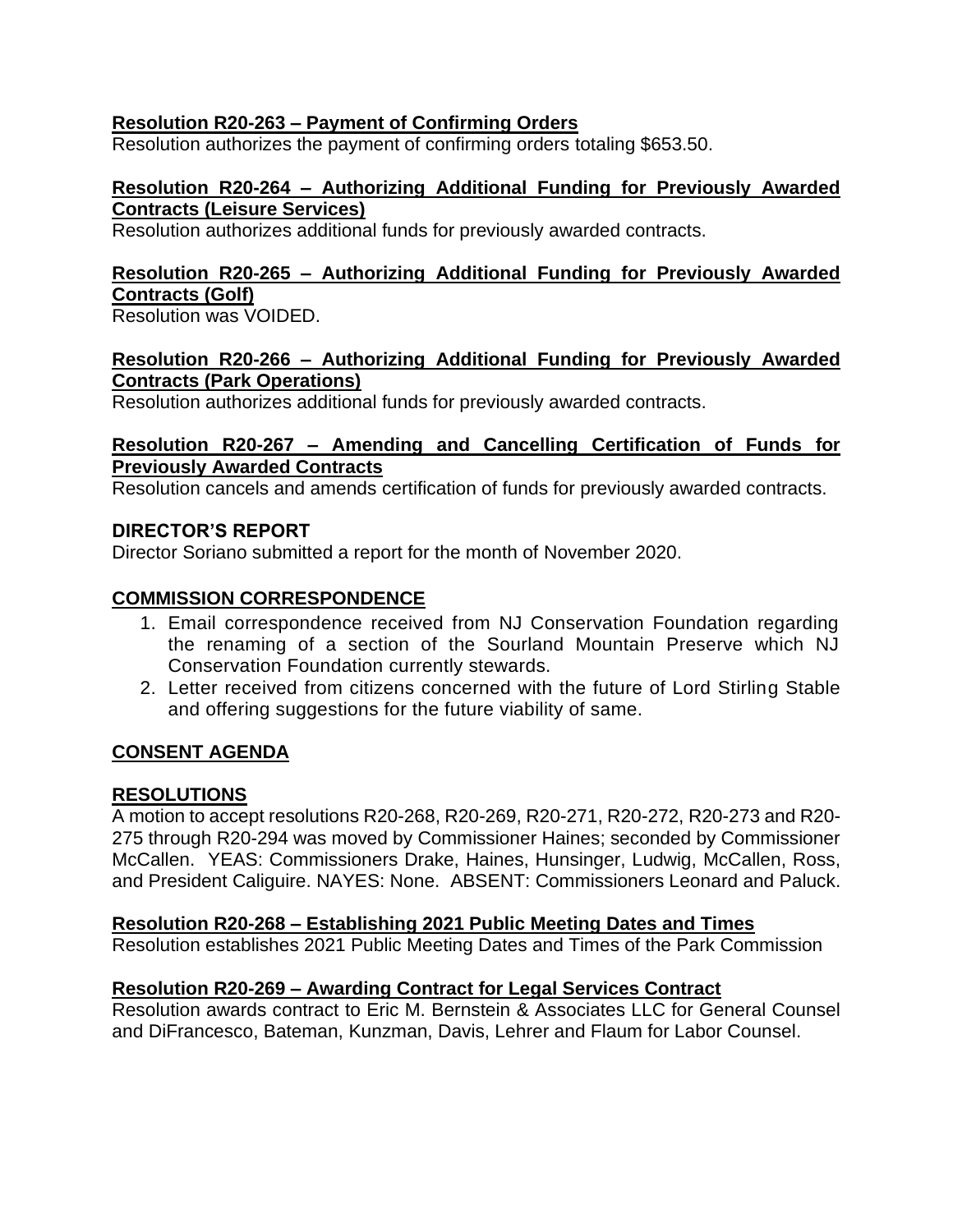# **Resolution R20-270 – Awarding Contract for Health Benefits Consulting Services**

Resolution awards contract to Assured Partners of NJ with expenses not to exceed \$27,500.00.

A motion to accept Resolution R20-270 was made by Commissioner Hunsinger; seconded by Commissioner Drake. YEAS: Commissioners Drake, Haines, Hunsinger, Ludwig, McCallen, Ross. NAYES: None. ABSTAIN: President Caliguire. ABSENT: Commissioners Leonard and Paluck.

#### **Resolution R20-271– Awarding Contract for Design of Promotional Materials**

Resolution awards contract to ContempoGraphics with expenses not to exceed \$1,250.00.

# **Resolution R20-272 – Awarding Contract for Extraordinary Unspecifiable Services without Competitive Bids for Dental Insurance**

Resolution awards contract to Delta Dental with expenses not to exceed \$196,435.00.

# **Resolution R20-273 – Authorizing use of County Contract for Flexible Spending Account Services**

Resolution authorizes use of services from Discovery Benefits.

#### **Resolution R20-274 – Adopting 2021 Fee Schedule**

Resolution adopts 2021 Fee Schedule.

Resolution R20-274 was amended to remove suggested fee increases for currently existing services at Lord Stirling Stable. Only fees for new services for Stable boarders will be added to the Fee Schedule for 2021 as they relate to the Lord Stirling Stable.

A motion to accept Resolution R20-274 as amended was made by Commissioner McCallen; seconded by Commissioner Drake. YEAS: Commissioners Drake, Haines, Hunsinger, Ludwig, McCallen, Ross and President Caliguire. NAYES: None. ABSENT: Commissioners Leonard and Paluck.

#### **Resolution R20-275 – Authorizing Membership in the Somerset County Joint Insurance Fund**

Resolution authorizes membership in the Somerset County Joint Insurance Fund for the three-year period of January 1, 2021 through December 31, 2023.

# **Resolution R20-276 – Appointing Fund Commissioner to the Somerset County Joint Insurance Fund**

Resolution appoints Director Geoff Soriano as Fund Commissioner and HR Administrator, Donna Umgelter as alternate.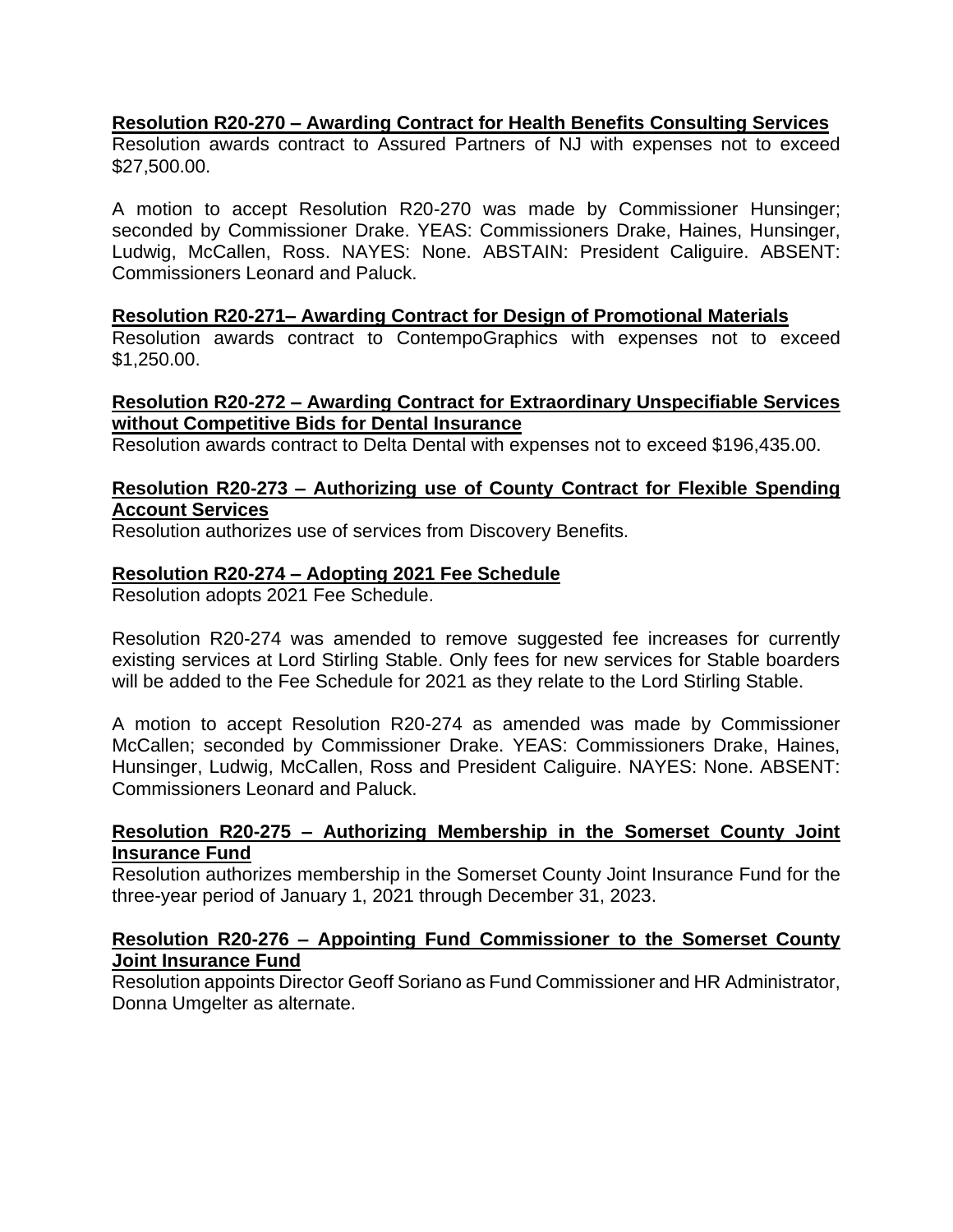# **Resolution R20-277 – Appointing Fund Commissioner to the Southern Skyland Regional Health Insurance Fund**

Resolution appoints Director Geoff Soriano as Fund Commissioner and HR Administrator, Donna Umgelter as alternate.

# **Resolution R20-278 – Extending License on Warrenbrook Clubhouse**

Resolution extends licensing agreement for a five-year period from January 1, 2021 through December 31, 2025 to Somerset County Office on Aging for an annual fee of \$1.00.

# **Resolution R20-279 – Accepting Donation from Somerset Patriots**

Resolution accepts donation of 31 changing room lockers valued at \$4,650.00 from the Somerset Patriots.

# **Resolution R20-280 – Awarding Five-Year Contract for Farming Rights to Four (4) Parcels of Farmland**

Resolution awards a five-year license for the period of January 1, 2021 through December 31, 2025 to H & H Farms, LLC for Kanach River and North Parcels and Thompson (Montgomery) Parcel; to Middlebush Farms, Inc. for Trezza Parcel; and to Robert G. Lloyd for Dar Mar North and South Parcels.

# **Resolution R20-281 – Awarding Second Year of Three-Year Contract for Equine Services**

Resolution awards contract to Professional Farrier Services, Inc for Option A: Farrier; to Garden State Equine Veterinary Dentistry for Option B: Dentist; and Running 'S' Veterinary Services for Option C: Veterinary.

#### **Resolution R20-282 – Awarding Third One-Year Extension for Golf Resale Merchandise**

Resolution awards contract to Range Servant American, Inc.; Horungs Golf Products; Acushnet Co – Footjoy; Ping, Inc.; Cutter & Buck; Town Talk; Callaway Golf; Sun Mountain; Klone Lab Callaway Golf Shoes; Accolade USA, Inc.; Gear for Sports, Inc.; Supreme International LLC; and Taylor Made Golf, Inc.

# **Resolution R20-283 – Awarding First Year of a Two-Year Contract for Yoga Services**

Resolution awards contract to The School of Royal Yoga with a cost of service not to exceed \$9,300.00.

# **Resolution R20-284 – Awarding One Year Contract with Two One-Year Extensions for Well Maintenance and Repair Service**

Resolution awards contract to Stryker.

**Resolution R20-285 – Awarding First Year of a Two-Year Contract with One (1) One-Year Option to Extend for Preventative Maintenance and Emergency Repairs of the Gasboy Island Fuel Management System**

Resolution awards contract to Aurora Environmental.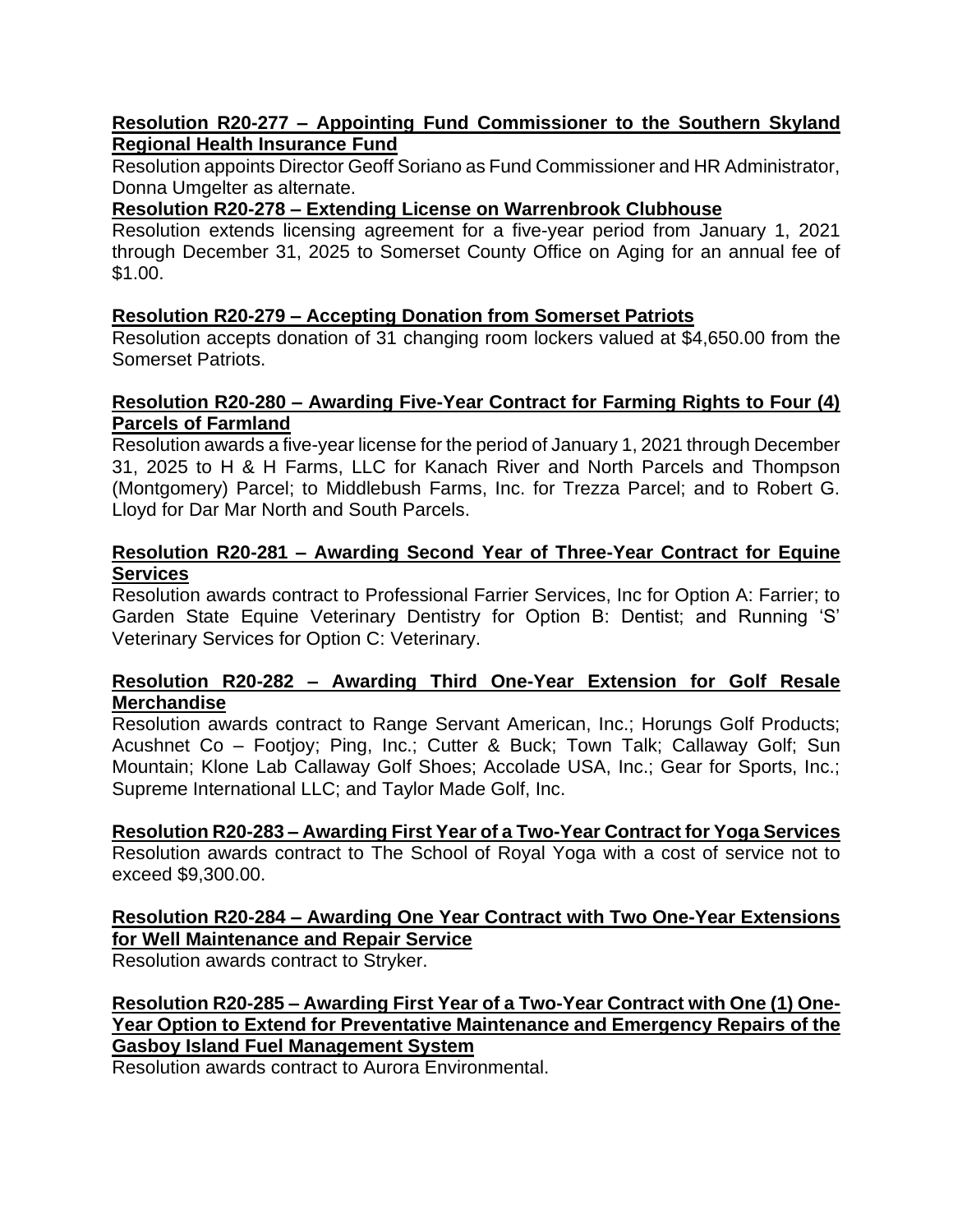# **Resolution R20-286 – Awarding Contract for Purchase of Two (2) True-Surface Vibratory Greens Rollers or Equivalent**

Resolution awards contract to Storr Tractor with costs not to exceed \$20,000.00.

# **Resolution R20-287 – Granting Permission to Farm Licensee to Apply for a Permit to Kill Wild Deer on County-Owned Parkland**

Resolution grants permission to Steve Zamek to apply for a permit through the DEP Division of Fish and Wildlife.

# **Resolution R20-288 – Rejecting Bid for Turfhound Tee Surface Mats**

Resolution rejects bid for Turfhound tee surface mats as the specifications need to be updated. The project will be rebid.

# **Resolution R20-289 – Authorizing use of County Contract for Purchase of Red Dyed #2 Diesel Fuel and Red Dyed Winter Blend Diesel and Fuel Oil**

Resolution authorizes purchases from National Fuel, J. Swanton Fuel, Riggins Inc., Allied Oil LLC, and Finch Fuel Oil.

# **Resolution R20-290 – Authorizing use of County Contract for Purchase of Automotive and Diesel Lubricants Engine/Gear Oils, Grease, ATF & Hydraulic Oils** Resolution authorizes purchases from Atlantic State Lubricants Corp, DFFM, LLC dba Motor Right Auto Parts, David Weber Oil Co., and Lubenet LLC.

# **Resolution R20-291 – Authorizing use of County Contract for Purchase of Painting & Wall Covering Services**

Resolution authorizes purchase from Grafas Painting Contractors Inc. dba GPC, Inc.

# **Resolution R20-292 – Authorizing use of Educational Services Commission for the Purchase of Grounds Equipment: Redmax String Trimmer**

Resolution authorizes purchase from Cherry Valley Tractor Sales with cost not to exceed \$295.96.

# **Resolution R20-293 – Authorizing use of Morris County Cooperative Pricing Contract for the Purchase of Utility Vehicles: 2021 Ford F350 Supercab**

Resolution authorizes purchase from DFFLM LLC t/a Ditschman/Flemington Ford with cost not to exceed \$35,006.75.

# **Resolution R20-294 – Authorizing use of State Contract for Purchase of Life Safety Equipment**

Resolution authorizes purchase from Lifesavers Inc. with cost not to exceed \$1,374.32.

# **COMMITTEE REPORTS**

# **CFO's Report**

Commissioner Ross, Chair of the Committee, submitted a report for the month of November 2020.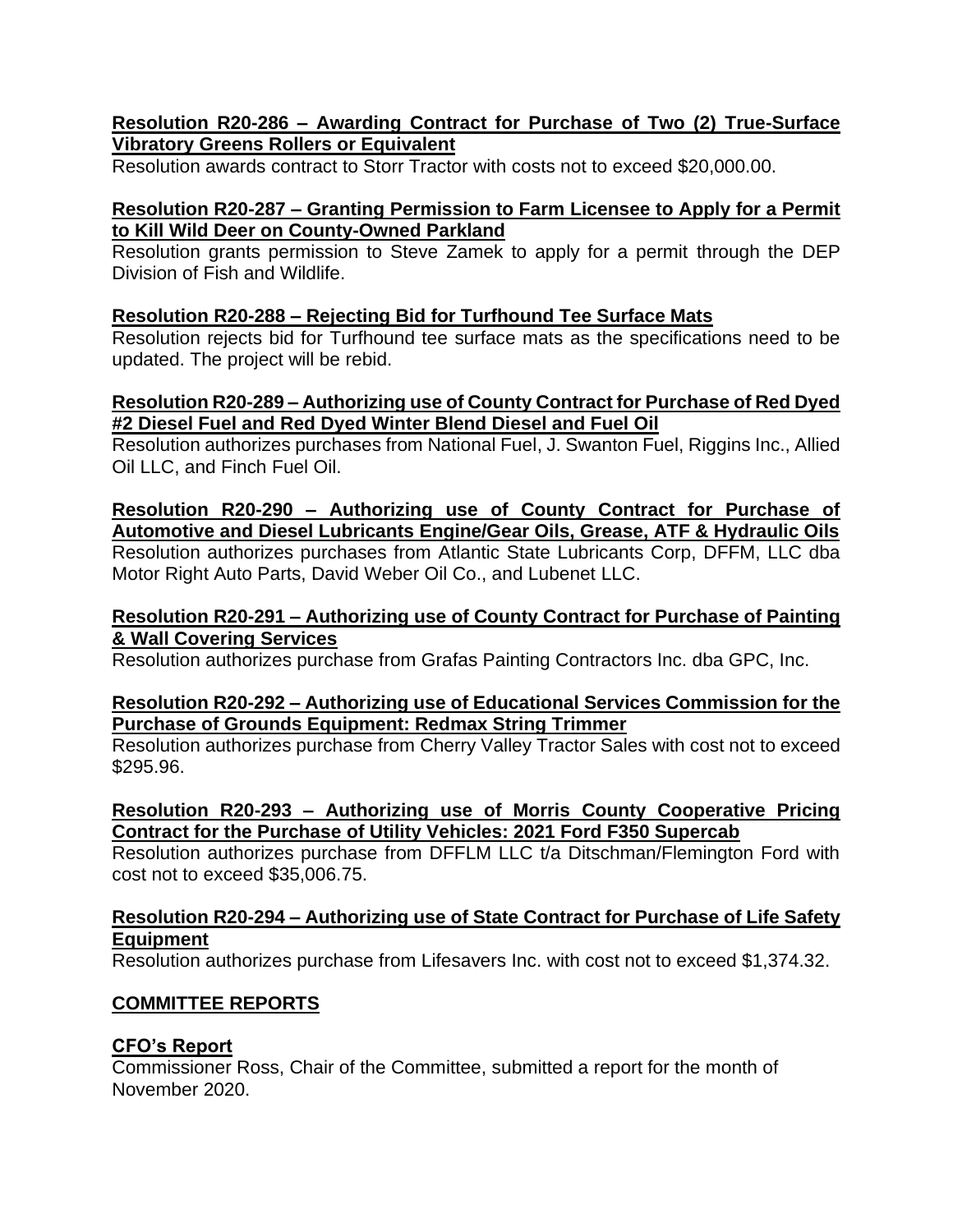Director Soriano stated that the Park Commission has met its anticipated revenue projections and will have a surplus for 2020.

# **HUMAN RESOURCES**

Commissioner Leonard, Chair of the Committee, submitted a report for the month of November 2020.

# **LEISURE SERVICES**

Commissioner Hunsinger, Chair of the Committee, submitted a report for the month of November 2020.

Dina Trunzo, Administrator, Leisure and Community Services, stated that the Park Commission assisted the Somerset County Sheriff's Department with this year's toy collection for Toys for Tots. More than 1,300 toys were collected. Dina thanked the staff at the EEC and Lord Stirling Stable who did a great job promoting the event. Dina thanked all staff who helped to make this event a success.

# **GOLF MANAGEMENT**

Commissioner Paluck, Chair of the Committee, submitted a report for the month of November 2020.

Bob Ransone, Deputy Director, Golf Management reported that golf play continues to exceed expectations due to mild weather. The Black Friday Gift Card sale ran only on Friday, November 27<sup>th</sup> as sales reached \$800,000.00, exceeding the \$500,000.00 cap in one day. It is intended that a second gift card sale event will be scheduled over Presidents Day weekend in February 2021. Bob was excited to report that for the first time in Park Commission history, to date, there have been in excess of 200,000 rounds of golf played this year. Bob thanked fellow Park Commission staff who, by means of cross training, were able to assist golf staff during the year.

# **INFORMATION MANAGEMENT**

Commissioner McCallen, Chair of the Committee, submitted a report for the month of November 2020.

# **VISITOR SERVICES**

Commissioner Ross, Chair of the Committee, submitted a report for the month of November 2020.

# **PROPERTY MANAGEMENT**

There was no Property Management report.

# **PLANNING AND LAND ACQUISITION**

Commissioner Haines, Chair of the Committee, submitted a report for November 2020.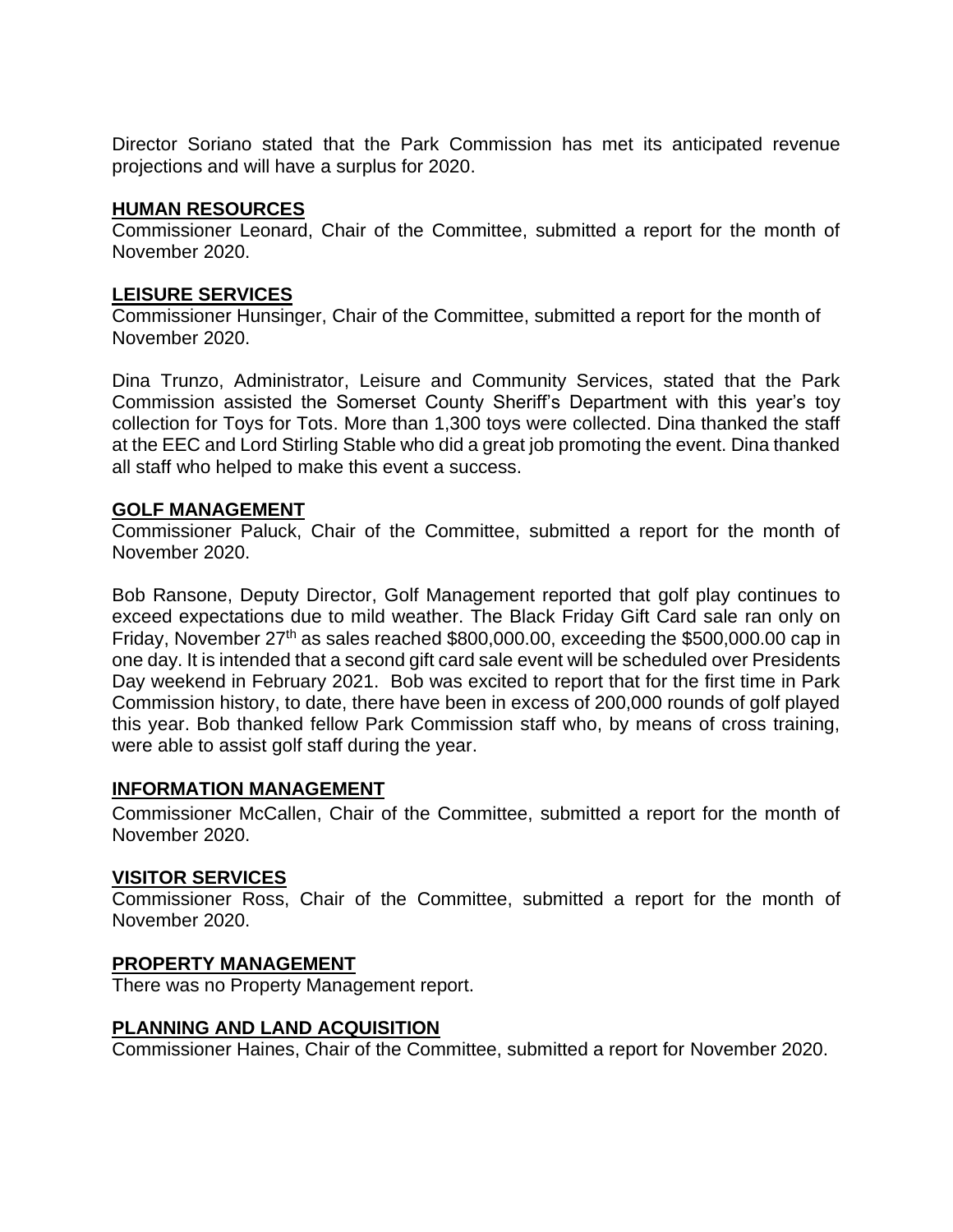# **CAPITAL FACILIITES – CONSTRUCTION and ENGINEERING**

Commissioner McCallen, Chair of the Committee, submitted a report for November 2020.

# **PARK MAINTENANCE & HORTICULTURE**

Commissioner Hunsinger, Chair of the Committee, submitted a report for November 2020.

Pierce Frauenheim, Deputy Director, Park Operations, reported that Park Maintenance staff will be accepting Christmas trees for recycling after the holiday. Pierce announced that Shauna Moore has been promoted to Horticulture Manager; replacing Jim Avens, who is retiring at the end of the year.

#### **AUDIT COMMITTEE**

There was no audit report.

#### **FREEHOLDERS REPORT**

Freeholder Marano echoed the comments regarding the future of Lord Stirling Stable and that the Park Commission and the County are committed to hiring a neutral consultant that is knowledgeable, caring and have the best interest of the horses as their focus. Freeholder Marano looks forward to working together with the Park Commission to formulate a plan for Lord Stirling Stable 2.0.

Freeholder Marano thanked Park Commission staff for their assistance with the Toys for Tots event and gave kudos to golf for a great year.

# **OLD BUSINESS**

There was no old business for discussion.

# **NEW BUSINESS**

Director Soriano announced that Marge Margentino, Stable Manager, will be retiring at the end of the year with 15 years of service to the Park Commission. Director Soriano went on to announce the retirement of Cindie Sullivan, Assistant Director, after 28 years of service to the Park Commission. Director Soriano shared the parting words offered by Park Foundation President, John Kitchen, that it will take someone with immense amount of talent and knowledge to replace Cindie. Cindie shared that she loved the time spent at the Park Commission and is extremely proud of all that has been accomplished during her tenure. Commission President, Mark Caliguire, thanked Cindie for her service, stating that she is the gold standard who will be difficult to replace and that many people have better lives because of her service. She will be sorely missed and difficult to replace.

Seeing no further business, a motion to adjourn the meeting at 4:28 P.M. was moved by: Commissioner Haines; seconded by: Commissioner Drake. YEAS: Commissioners Drake, Haines, Hunsinger, Ludwig, McCallen, Ross and President Caliguire. NAYES: None. ABSENT: Commissioners Leonard and Paluck.